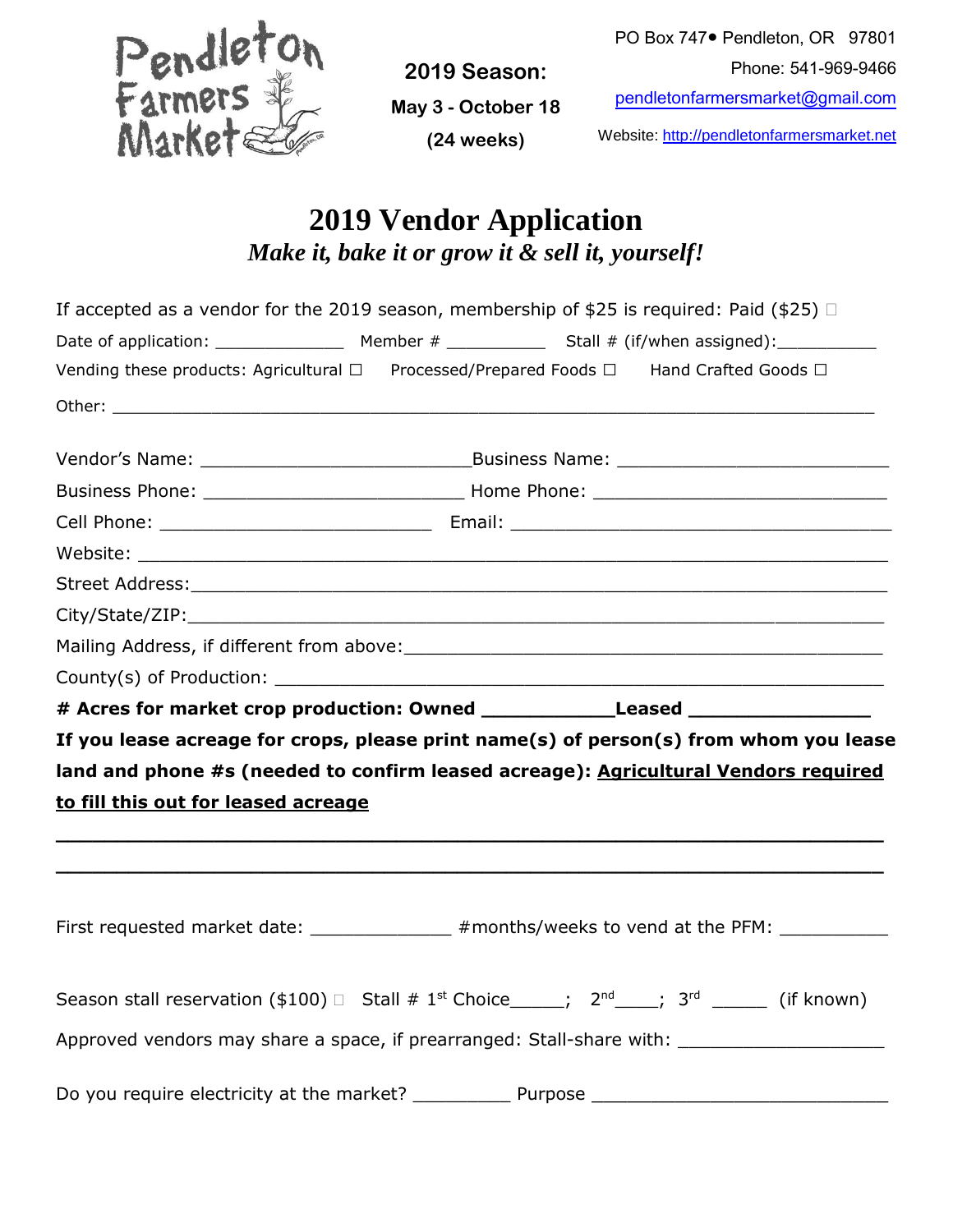**Note: You MUST submit a photograph with your application** (a digital photo is very appropriate) of a representative sampling of your produced crafts and goods, farmer with some portion of your farm operation, signage and barns, crops or animals, in the fields planting or with crops in green houses; or food preparers in your kitchen with ingredients of production, assistants, etc.

List any licenses or permits required for your product by the state, county or city. (e.g. nursery, commercial kitchen). *Attach current copies with this application. \_\_\_\_\_\_\_\_\_\_*\_\_\_\_\_\_\_\_\_\_\_\_\_\_\_\_\_\_\_\_\_\_\_\_\_\_\_\_\_\_\_\_\_\_\_\_\_\_\_\_\_\_\_\_\_\_\_\_\_\_\_\_\_\_\_\_\_\_\_\_\_\_\_\_\_\_\_\_\_\_\_\_\_\_\_\_\_\_\_\_\_\_\_\_\_\_\_\_\_\_\_

\_\_\_\_\_\_\_\_\_\_\_\_\_\_\_\_\_\_\_\_\_\_\_\_\_\_\_\_\_\_\_\_\_\_\_\_\_\_\_\_\_\_\_\_\_\_\_\_\_\_\_\_\_\_\_\_\_\_\_\_\_\_\_\_\_\_\_\_\_\_\_\_\_\_\_\_\_\_\_\_\_\_\_\_\_\_\_\_\_\_\_\_\_\_\_\_\_\_\_\_\_\_

 $\_$  ,  $\_$  ,  $\_$  ,  $\_$  ,  $\_$  ,  $\_$  ,  $\_$  ,  $\_$  ,  $\_$  ,  $\_$  ,  $\_$  ,  $\_$  ,  $\_$  ,  $\_$  ,  $\_$  ,  $\_$  ,  $\_$  ,  $\_$  ,  $\_$  ,  $\_$  ,  $\_$  ,  $\_$  ,  $\_$  ,  $\_$  ,  $\_$  ,  $\_$  ,  $\_$  ,  $\_$  ,  $\_$  ,  $\_$  ,  $\_$  ,  $\_$  ,  $\_$  ,  $\_$  ,  $\_$  ,  $\_$  ,  $\_$  ,

\_\_\_\_\_\_\_\_\_\_\_\_\_\_\_\_\_\_\_\_\_\_\_\_\_\_\_\_\_\_\_\_\_\_\_\_\_\_\_\_\_\_\_\_\_\_\_\_\_\_\_\_\_\_\_\_\_\_\_\_\_\_\_\_\_\_\_\_\_\_\_\_\_\_\_\_\_\_\_\_\_\_\_\_\_\_\_\_\_\_\_\_\_\_\_\_\_\_\_\_\_\_

\_\_\_\_\_\_\_\_\_\_\_\_\_\_\_\_\_\_\_\_\_\_\_\_\_\_\_\_\_\_\_\_\_\_\_\_\_\_\_\_\_\_\_\_\_\_\_\_\_\_\_\_\_\_\_\_\_\_\_\_\_\_\_\_\_\_\_\_\_\_\_\_\_\_\_\_\_\_\_\_\_\_\_\_\_\_\_\_\_\_\_\_\_\_\_\_\_\_\_\_\_\_

List family members or employees who may sell for you:

**PRODUCT VARIETY & AVAILABILITY GUIDE:** Please indicate the handcrafted items, agricultural products, horticultural products, and/or processed and prepared foods you will be bringing to market in 2019. This information will be used to maintain and expand market product integrity, diversity, and promotional opportunities.

| List all product items you produce<br>& what dates you request to sell<br>them at PFM | Dates/<br>months at<br>market | List product items you produce<br>& what dates you request to sell<br>them at PFM | Dates/<br>months<br>at market |
|---------------------------------------------------------------------------------------|-------------------------------|-----------------------------------------------------------------------------------|-------------------------------|
|                                                                                       |                               |                                                                                   |                               |
|                                                                                       |                               |                                                                                   |                               |
|                                                                                       |                               |                                                                                   |                               |
|                                                                                       |                               |                                                                                   |                               |
|                                                                                       |                               |                                                                                   |                               |
|                                                                                       |                               |                                                                                   |                               |
|                                                                                       |                               |                                                                                   |                               |
|                                                                                       |                               |                                                                                   |                               |
|                                                                                       |                               |                                                                                   |                               |
|                                                                                       |                               |                                                                                   |                               |
|                                                                                       |                               |                                                                                   |                               |
|                                                                                       |                               |                                                                                   |                               |
|                                                                                       |                               |                                                                                   |                               |
|                                                                                       |                               |                                                                                   |                               |
|                                                                                       |                               |                                                                                   |                               |
|                                                                                       |                               |                                                                                   |                               |

## Note the additional pages below for actual product information

Fill out completely and attach copies of all current and appropriate licenses, inspections, temporary restaurant, food handler's cards, etc. **NO commercially prepared mixes or franchised foods are allowed, nor are resale or wholesale items.** On-site production is allowed and must be handled and displayed according to all appropriate health and safety requirements.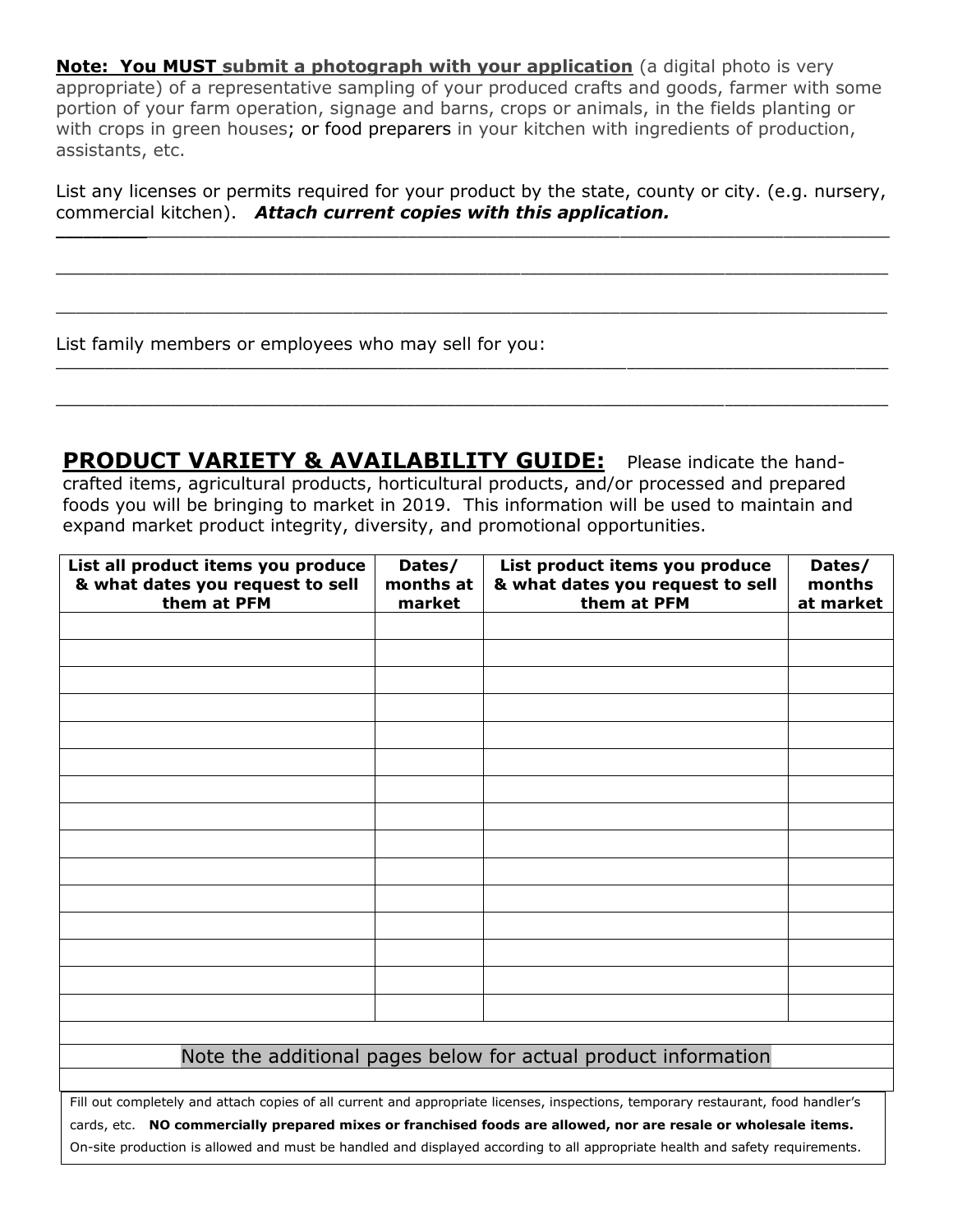

**2019 Season: May 3 - October 18 (24 weeks)**

PO Box 747● Pendleton, OR 97801 Phone: 541-969-9466 [pendletonfarmersmarket@gmail.com](mailto:pendletonfarmersmarket@gmail.com)

Website: [http://pendletonfarmersmarket.net](http://pendletonfarmersmarket.net/)

Supplemental Information for All Vended Goods and Foods

**Product Description** (include business slogan, motto or production practices and other selling points)

\_\_\_\_\_\_\_\_\_\_\_\_\_\_\_\_\_\_\_\_\_\_\_\_\_\_\_\_\_\_\_\_\_\_\_\_\_\_\_\_\_\_\_\_\_\_\_\_\_\_\_\_\_\_\_\_\_\_\_\_\_\_\_\_\_\_\_\_\_\_

\_\_\_\_\_\_\_\_\_\_\_\_\_\_\_\_\_\_\_\_\_\_\_\_\_\_\_\_\_\_\_\_\_\_\_\_\_\_\_\_\_\_\_\_\_\_\_\_\_\_\_\_\_\_\_\_\_\_\_\_\_\_\_\_\_\_\_\_\_\_

\_\_\_\_\_\_\_\_\_\_\_\_\_\_\_\_\_\_\_\_\_\_\_\_\_\_\_\_\_\_\_\_\_\_\_\_\_\_\_\_\_\_\_\_\_\_\_\_\_\_\_\_\_\_\_\_\_\_\_\_\_\_\_\_\_\_\_\_\_\_

 $\_$ 

\_\_\_\_\_\_\_\_\_\_\_\_\_\_\_\_\_\_\_\_\_\_\_\_\_\_\_\_\_\_\_\_\_\_\_\_\_\_\_\_\_\_\_\_\_\_\_\_\_\_\_\_\_\_\_\_\_\_\_\_\_\_\_\_\_\_\_\_\_\_

\_\_\_\_\_\_\_\_\_\_\_\_\_\_\_\_\_\_\_\_\_\_\_\_\_\_\_\_\_\_\_\_\_\_\_\_\_\_\_\_\_\_\_\_\_\_\_\_\_\_\_\_\_\_\_\_\_\_\_\_\_\_\_\_\_\_\_\_\_\_

\_\_\_\_\_\_\_\_\_\_\_\_\_\_\_\_\_\_\_\_\_\_\_\_\_\_\_\_\_\_\_\_\_\_\_\_\_\_\_\_\_\_\_\_\_\_\_\_\_\_\_\_\_\_\_\_\_\_\_\_\_\_\_\_\_\_\_\_\_\_

\_\_\_\_\_\_\_\_\_\_\_\_\_\_\_\_\_\_\_\_\_\_\_\_\_\_\_\_\_\_\_\_\_\_\_\_\_\_\_\_\_\_\_\_\_\_\_\_\_\_\_\_\_\_\_\_\_\_\_\_\_\_\_\_\_\_\_\_\_\_

\_\_\_\_\_\_\_\_\_\_\_\_\_\_\_\_\_\_\_\_\_\_\_\_\_\_\_\_\_\_\_\_\_\_\_\_\_\_\_\_\_\_\_\_\_\_\_\_\_\_\_\_\_\_\_\_\_\_\_\_\_\_\_\_\_\_\_\_\_\_

**If this is a prepared food item, is the preparation kitchen certified, and by whom?**

**Type and Source of ingredients** (those grow/harvest yourself, purchase from wholesaler, other farmers, retail). Please indicate any commercially prepared items - mixes, shells, fillings, syrups, boxes, holders, etc. used to prepare your items. Be specific with **all main** ingredients:

\_\_\_\_\_\_\_\_\_\_\_\_\_\_\_\_\_\_\_\_\_\_\_\_\_\_\_\_\_\_\_\_\_\_\_\_\_\_\_\_\_\_\_\_\_\_\_\_\_\_\_\_\_\_\_\_\_\_\_\_\_\_\_\_\_\_\_\_\_\_

\_\_\_\_\_\_\_\_\_\_\_\_\_\_\_\_\_\_\_\_\_\_\_\_\_\_\_\_\_\_\_\_\_\_\_\_\_\_\_\_\_\_\_\_\_\_\_\_\_\_\_\_\_\_\_\_\_\_\_\_\_\_\_\_\_\_\_\_\_\_

\_\_\_\_\_\_\_\_\_\_\_\_\_\_\_\_\_\_\_\_\_\_\_\_\_\_\_\_\_\_\_\_\_\_\_\_\_\_\_\_\_\_\_\_\_\_\_\_\_\_\_\_\_\_\_\_\_\_\_\_\_\_\_\_\_\_\_\_\_\_

\_\_\_\_\_\_\_\_\_\_\_\_\_\_\_\_\_\_\_\_\_\_\_\_\_\_\_\_\_\_\_\_\_\_\_\_\_\_\_\_\_\_\_\_\_\_\_\_\_\_\_\_\_\_\_\_\_\_\_\_\_\_\_\_\_\_\_\_\_\_

**What, if any, part of the processing or preparation not done by you? Please explain**:

\_\_\_\_\_\_\_\_\_\_\_\_\_\_\_\_\_\_\_\_\_\_\_\_\_\_\_\_\_\_\_\_\_\_\_\_\_\_\_\_\_\_\_\_\_\_\_\_\_\_\_\_\_\_\_\_\_\_\_\_\_\_\_\_\_\_\_\_\_\_

\_\_\_\_\_\_\_\_\_\_\_\_\_\_\_\_\_\_\_\_\_\_\_\_\_\_\_\_\_\_\_\_\_\_\_\_\_\_\_\_\_\_\_\_\_\_\_\_\_\_\_\_\_\_\_\_\_\_\_\_\_\_\_\_\_\_\_\_\_\_

\_\_\_\_\_\_\_\_\_\_\_\_\_\_\_\_\_\_\_\_\_\_\_\_\_\_\_\_\_\_\_\_\_\_\_\_\_\_\_\_\_\_\_\_\_\_\_\_\_\_\_\_\_\_\_\_\_\_\_\_\_\_\_\_\_\_\_\_\_\_

\_\_\_\_\_\_\_\_\_\_\_\_\_\_\_\_\_\_\_\_\_\_\_\_\_\_\_\_\_\_\_\_\_\_\_\_\_\_\_\_\_\_\_\_\_\_\_\_\_\_\_\_\_\_\_\_\_\_\_\_\_\_\_\_\_\_\_\_\_\_

\_\_\_\_\_\_\_\_\_\_\_\_\_\_\_\_\_\_\_\_\_\_\_\_\_\_\_\_\_\_\_\_\_\_\_\_\_\_\_\_\_\_\_\_\_\_\_\_\_\_\_\_\_\_\_\_\_\_\_\_\_\_\_\_\_\_\_\_\_\_

\_\_\_\_\_\_\_\_\_\_\_\_\_\_\_\_\_\_\_\_\_\_\_\_\_\_\_\_\_\_\_\_\_\_\_\_\_\_\_\_\_\_\_\_\_\_\_\_\_\_\_\_\_\_\_\_\_\_\_\_\_\_\_\_\_\_\_\_\_\_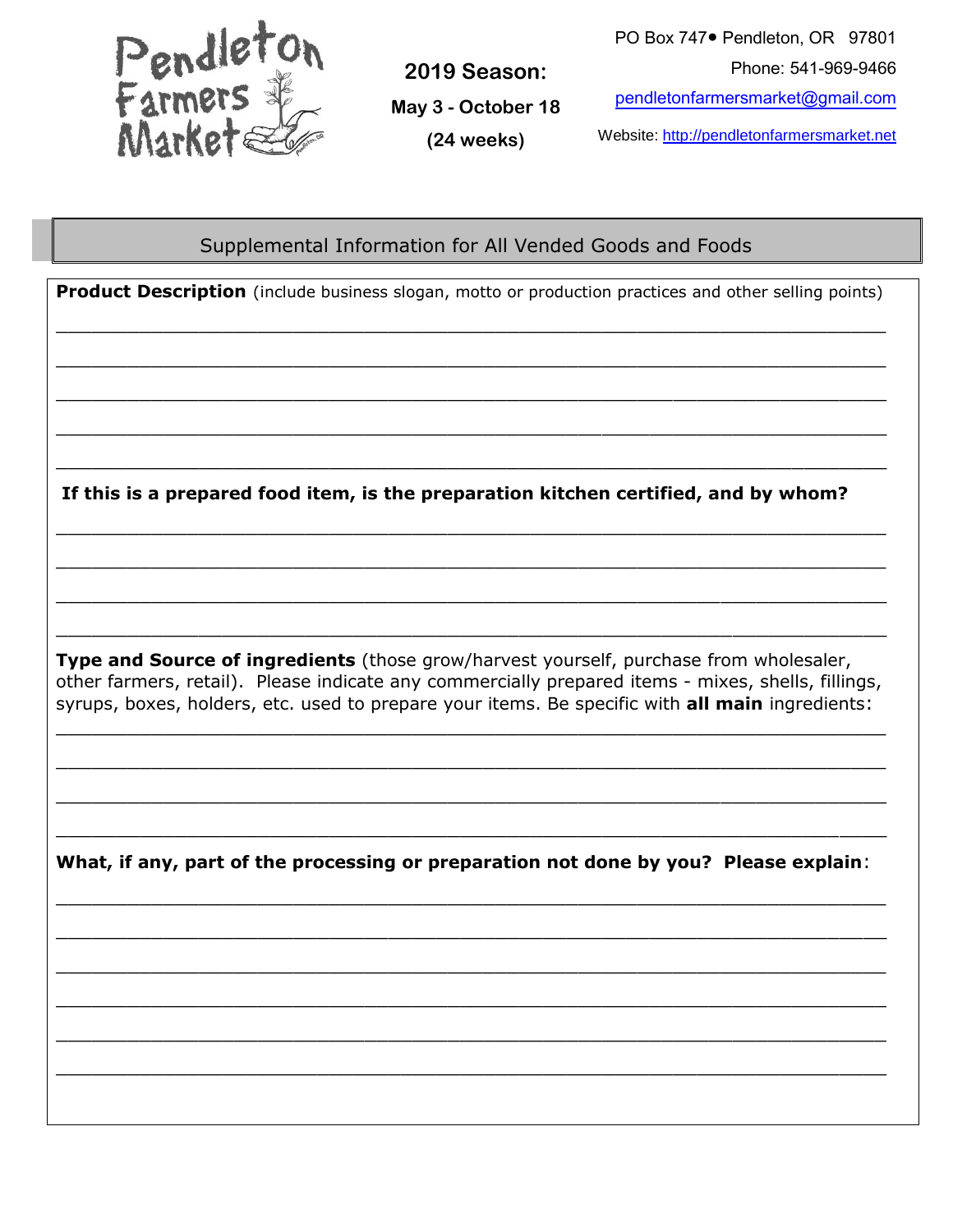**Agricultural Produce Guide:** Check all items you are growing for sale at PFM and indicate amount of acreage, and anticipated season of market availability. (Note "other" items on chart p. 2.)

| <b>AGRICULTURE</b><br>PRODUCE                        | MAY | J U N | JUL | AUG | <b>SEP</b> | OCT | <b>OTHER</b> |
|------------------------------------------------------|-----|-------|-----|-----|------------|-----|--------------|
| (LIST QUANTITY/ACREAGE)                              |     |       |     |     |            |     |              |
| Asian Greens                                         |     |       |     |     |            |     |              |
| Asparagus                                            |     |       |     |     |            |     |              |
| <b>Beans</b>                                         |     |       |     |     |            |     |              |
| <b>Beets</b>                                         |     |       |     |     |            |     |              |
| Broccoli                                             |     |       |     |     |            |     |              |
| <b>Brussels sprouts</b>                              |     |       |     |     |            |     |              |
| Cabbage                                              |     |       |     |     |            |     |              |
| Carrots                                              |     |       |     |     |            |     |              |
| <b>Collard Greens</b>                                |     |       |     |     |            |     |              |
| Corn                                                 |     |       |     |     |            |     |              |
| Cucumbers                                            |     |       |     |     |            |     |              |
| Eggplant<br>Garlic                                   |     |       |     |     |            |     |              |
| Gourds/Indian Corn                                   |     |       |     |     |            |     |              |
| Herbs, Fresh-Cut                                     |     |       |     |     |            |     |              |
| Lettuce/Salad Greens                                 |     |       |     |     |            |     |              |
| <b>Mustard Greens</b>                                |     |       |     |     |            |     |              |
|                                                      |     |       |     |     |            |     |              |
| Onions, Dry                                          |     |       |     |     |            |     |              |
| Onions, Spring<br>Peas                               |     |       |     |     |            |     |              |
| Peppers, Sweet or Hot                                |     |       |     |     |            |     |              |
| Potatoes                                             |     |       |     |     |            |     |              |
|                                                      |     |       |     |     |            |     |              |
| Pumpkins                                             |     |       |     |     |            |     |              |
| Radish                                               |     |       |     |     |            |     |              |
| Rhubarb                                              |     |       |     |     |            |     |              |
| Squash, Summer                                       |     |       |     |     |            |     |              |
| Squash, Winter                                       |     |       |     |     |            |     |              |
| Tomatillos                                           |     |       |     |     |            |     |              |
| Tomatoes                                             |     |       |     |     |            |     |              |
| Turnips, rutabagas                                   |     |       |     |     |            |     |              |
| Apples, type:                                        |     |       |     |     |            |     |              |
| Apricots                                             |     |       |     |     |            |     |              |
| Caneberries: raspberry D<br>black □ Logan □ Marion □ |     |       |     |     |            |     |              |
| Blueberries                                          |     |       |     |     |            |     |              |
| Cherries                                             |     |       |     |     |            |     |              |
| Melons                                               |     |       |     |     |            |     |              |
| Peaches                                              |     |       |     |     |            |     |              |
| Pears                                                |     |       |     |     |            |     |              |
| Plums/Prunes (fresh)                                 |     |       |     |     |            |     |              |
| Strawberries                                         |     |       |     |     |            |     |              |
| Flowers/Bedding Plants                               |     |       |     |     |            |     |              |
| Annuals                                              |     |       |     |     |            |     |              |
| Herbs                                                |     |       |     |     |            |     |              |
|                                                      |     |       |     |     |            |     |              |
| Perennials                                           |     |       |     |     |            |     |              |
| Trees/Shrubs                                         |     |       |     |     |            |     |              |
| Cactus                                               |     |       |     |     |            |     |              |
| Veggie/flower Starts                                 |     |       |     |     |            |     |              |
| Nuts & dried prunes                                  |     |       |     |     |            |     |              |
| Honey                                                |     |       |     |     |            |     |              |
| Meat - lamb, beef, poultry                           |     |       |     |     |            |     |              |
| Meat - prepared                                      |     |       |     |     |            |     |              |
| Wild gathered foods:                                 |     |       |     |     |            |     |              |